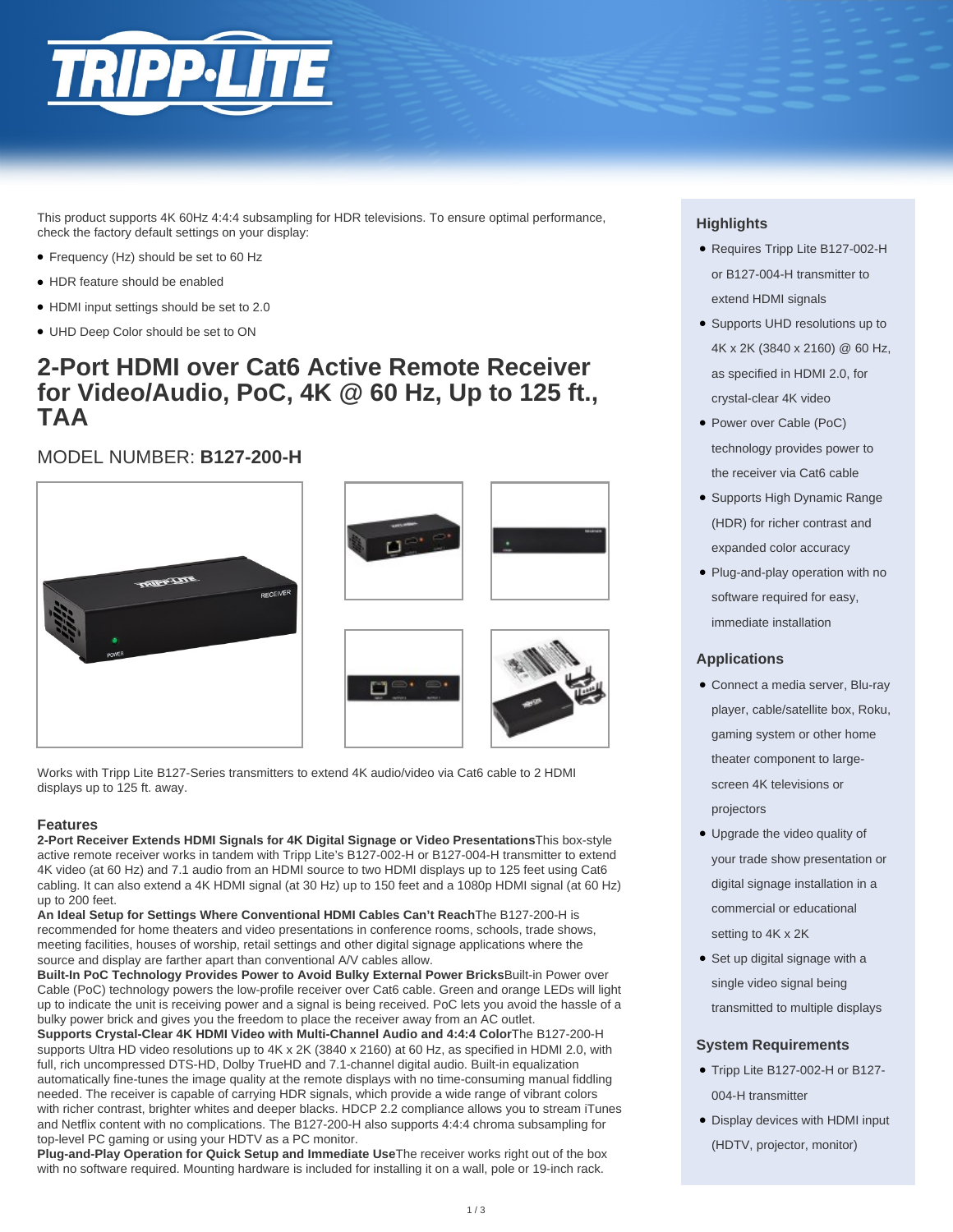

Connect the receiver to the display with a user-supplied high-speed HDMI cable (such as Tripp Lite's P568- or P569-Series) and to the transmitter with Cat6 Ethernet cable (such as Tripp Lite N202-Series cable).

**TAA-Compliant for GSA Schedule Purchases**The B127-200-H is compliant with the Federal Trade Agreements Act (TAA), which makes it eligible for GSA (General Services Administration) Schedule and other federal procurement contracts.

#### **Package Includes**

- B127-200-H 2-Port HDMI over Cat6 Active Remote Receiver
- Mounting hardware
- Owner's manual

# **Specifications**

| <b>OVERVIEW</b>                              |                                                                                              |  |
|----------------------------------------------|----------------------------------------------------------------------------------------------|--|
| <b>UPC Code</b>                              | 037332253866                                                                                 |  |
|                                              |                                                                                              |  |
| <b>USER INTERFACE, ALERTS &amp; CONTROLS</b> |                                                                                              |  |
| <b>LED Indicators</b>                        | Rx: x1 Green (Power) x2 Orange (Output) ; Rx RJ45 port: Green (Connected), Orange (Activity) |  |
| <b>PHYSICAL</b>                              |                                                                                              |  |
| Color                                        | <b>Black</b>                                                                                 |  |
| Material of Construction                     | Metal                                                                                        |  |
| Rackmountable                                | Yes                                                                                          |  |
| Unit Dimensions (hwd / in.)                  | $1.06 \times 4.53 \times 2.46$                                                               |  |
| Unit Packaging Type                          | Box                                                                                          |  |
| Unit Weight (kg)                             | 0.20                                                                                         |  |
| Unit Weight (lbs.)                           | 0.45                                                                                         |  |
| <b>ENVIRONMENTAL</b>                         |                                                                                              |  |
| <b>Operating Temperature Range</b>           | 32 to 104°F (0 to 40°C)                                                                      |  |
| Storage Temperature Range                    | 5 to 122°F (-15 to 50°C)                                                                     |  |
| <b>Relative Humidity</b>                     | 0% to 85% RH, Non-Condensing                                                                 |  |
| <b>COMMUNICATIONS</b>                        |                                                                                              |  |
| Signal Range (ft.)                           | 125                                                                                          |  |
| Signal Range (m)                             | 38                                                                                           |  |
| <b>CONNECTIONS</b>                           |                                                                                              |  |
| Ports                                        | $\overline{2}$                                                                               |  |
| Side A - Connector 1                         | (2) HDMI (FEMALE)                                                                            |  |
| Side B - Connector 1                         | RJ45 (FEMALE)                                                                                |  |